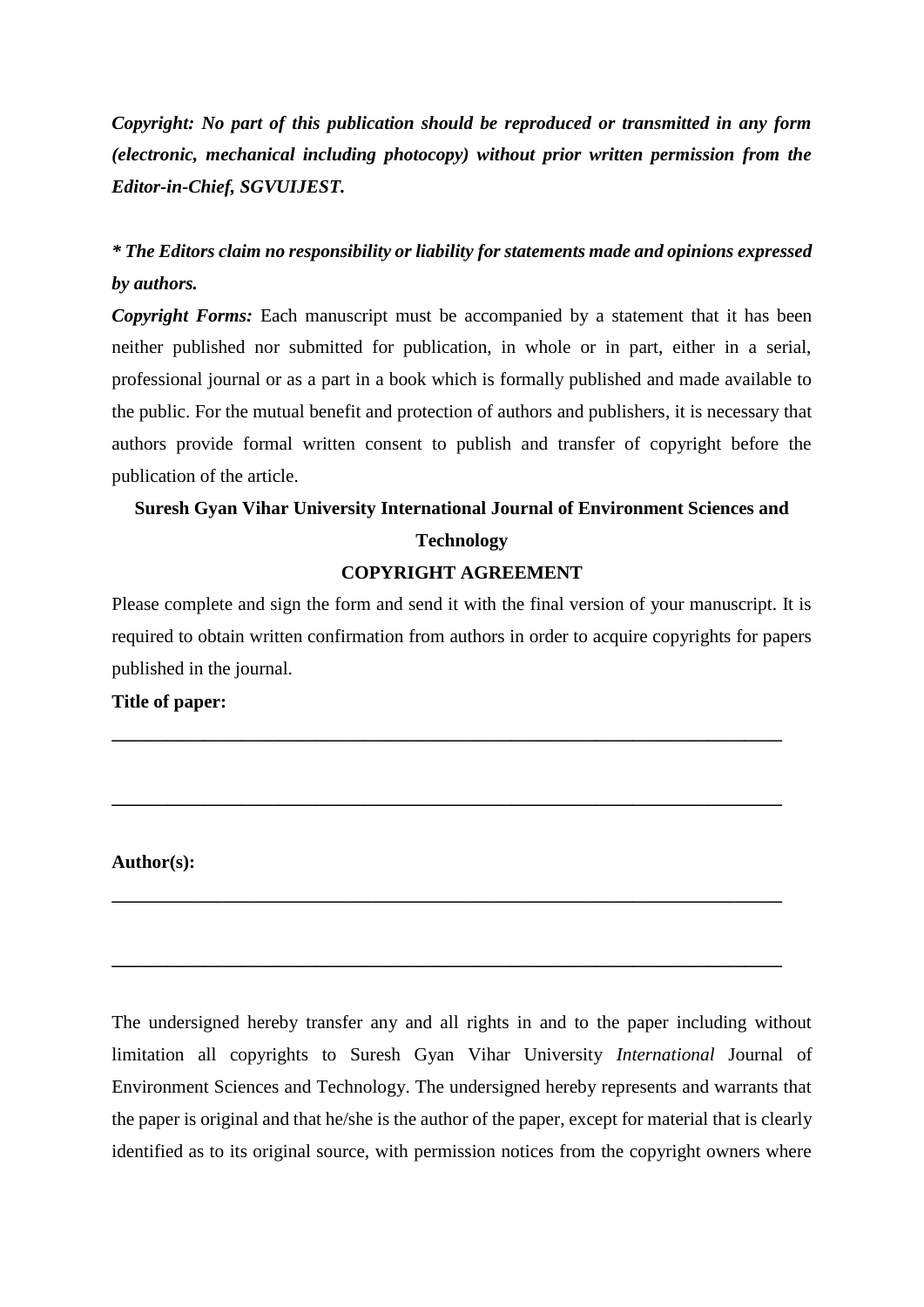required. The undersigned represents that he/she has the power and authority to make and execute this assignment.

This agreement is to be signed by at least one of the authors who have obtained the assent of the co-author(s) where applicable.

\_\_\_\_\_\_\_\_\_\_\_\_\_\_\_\_\_\_\_\_\_\_\_\_\_\_\_\_\_\_\_\_\_\_\_\_\_\_\_\_\_\_\_\_\_\_\_\_\_\_\_\_\_\_\_\_\_\_\_\_\_\_\_\_

\_\_\_\_\_\_\_\_\_\_\_\_\_\_\_\_\_\_\_\_\_\_\_\_\_\_\_\_\_\_\_\_\_\_\_\_\_\_\_\_\_\_\_\_\_\_\_\_\_\_\_\_\_\_\_\_\_\_\_\_\_\_\_\_

\_\_\_\_\_\_\_\_\_\_\_\_\_\_\_\_\_\_\_\_\_\_\_\_\_\_\_\_\_\_\_\_\_\_\_\_\_\_\_\_\_\_\_\_\_\_\_\_\_\_\_\_\_\_\_\_\_\_\_\_\_\_\_\_

**Author's Signature & Date**

**Typed or Printed Name**

**Institution or Company**

**Send to:** *sgvuijest@gmail.com*

### **General Meaning of Copyright**

*Suresh Gyan Vihar University International Journal of Environment Sciences and Technology*  is dedicated to continuously support the widest possible scientific, scholarly and technical researches through innovative and creative online publishing policy and practice with the highest standards of peer review. It is committed to good stewardship of the scholarly record, and to managing the authors' Intellectual Property Rights (IPR). The research in its written form submitted for consideration to the *Suresh Gyan Vihar University International Journal of Environment Sciences and Technology* gets reputation and prestige because of its peer review processes through highly qualified technocrats and scientists community (some are enlisted in the editorial and review board). *Suresh Gyan Vihar University International Journal of Environment Sciences and Technology* accepts the 'first' publication(s) only in electronic form(s) for an original article that has been through a rigorous and equitable peer review process, as opposed to any subsequent publication in a secondary medium. 'Exclusive publishing right (EPR)' is taken to mean the exclusive right (with the exception of an agreed version of a paper that an Author may place on a website) to reproduce and communicate to the public the whole or any part of the article, and to publish the same throughout the world in any format and in all languages for the full term of copyright. This includes without limitation